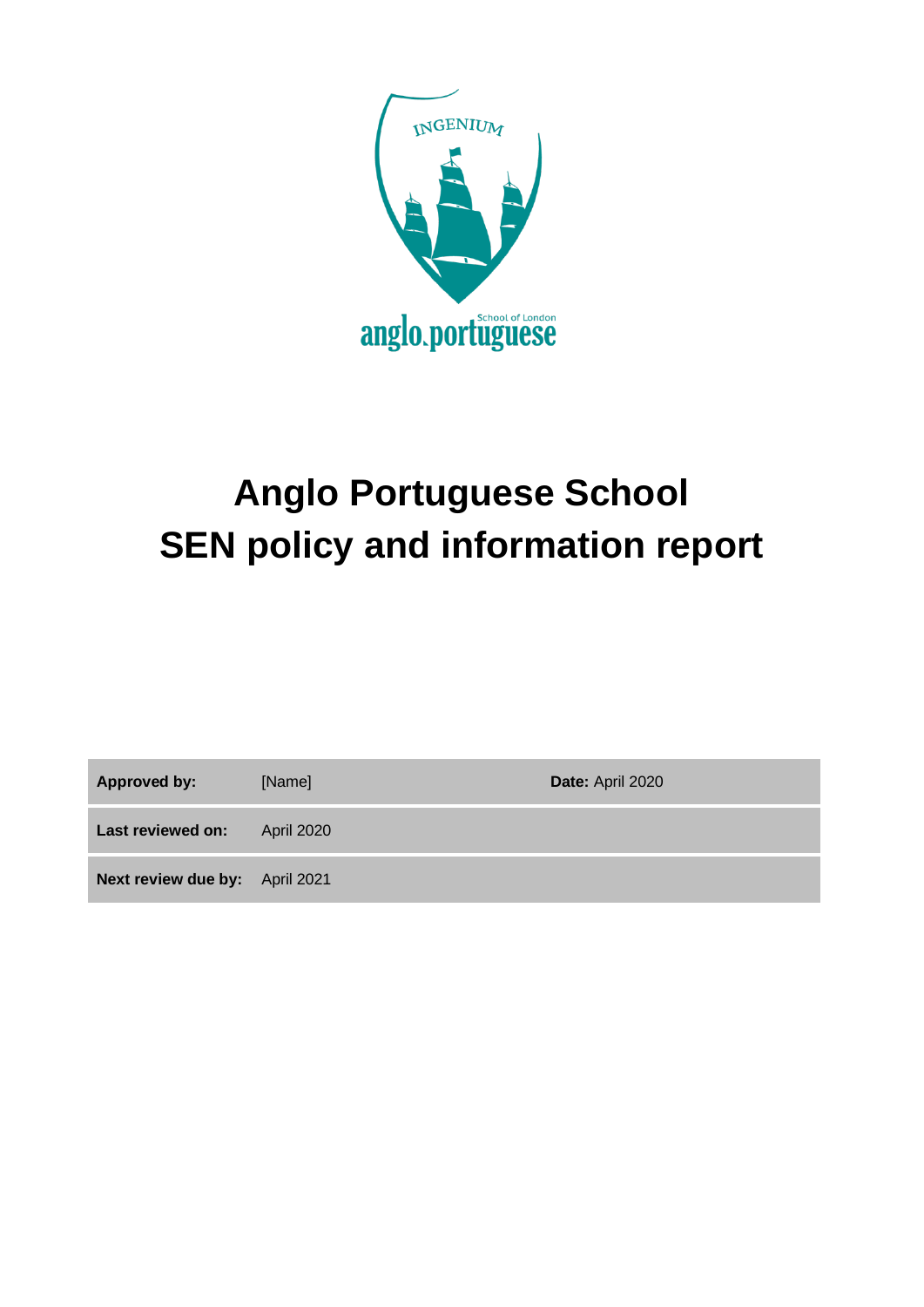# **1. Aims**

Our SEN policy and information report aims to:

- Set out how our school will support and make provision for pupils with special educational needs (SEN)
- Explain the roles and responsibilities of everyone involved in providing for pupils with SEN

APSoL is committed to ensuring that every child achieves their potential. APSoL is committed to ensuring that the curriculum that it offers, has breadth and depth, is challenging, engaging and enriching for all pupils, whatever their starting points. We seek to significantly improve the quality of learning and life experiences for all the pupils at APSoL, particularly those pupils who have a special educational need or disability. We are committed to offering an inclusive curriculum to ensure the best possible progress for all our pupils, whatever their need or disability, in order that all students gain the best possible outcomes and are well prepared for the next stage in their life.

# **2. Legislation and guidance**

This policy and information report is based on the statutory [Special Educational Needs and](https://www.gov.uk/government/uploads/system/uploads/attachment_data/file/398815/SEND_Code_of_Practice_January_2015.pdf)  [Disability \(SEND\) Code of Practice](https://www.gov.uk/government/uploads/system/uploads/attachment_data/file/398815/SEND_Code_of_Practice_January_2015.pdf) and the following legislation:

- [Part 3 of the Children and Families Act 2014,](http://www.legislation.gov.uk/ukpga/2014/6/part/3) which sets out schools' responsibilities for pupils with SEN and disabilities
- [The Special Educational Needs and Disability Regulations 2014,](http://www.legislation.gov.uk/uksi/2014/1530/contents/made) which set out schools' responsibilities for education, health and care (EHC) plans, SEN co-ordinators (SENCOs) and the SEN information report

This policy also complies with our funding agreement and articles of association.

# **3. Definitions**

A pupil has SEN if they have a learning difficulty or disability which calls for special educational provision to be made for them.

They have a learning difficulty or disability if they have:

- A significantly greater difficulty in learning than the majority of others of the same age, or
- A disability which prevents or hinders them from making use of facilities of a kind generally provided for others of the same age in mainstream schools

Special educational provision is educational or training provision that is additional to, or different from, that made generally for other children or young people of the same age by mainstream schools.

# **4. Roles and responsibilities**

**4.1 The SENCO** The SENCO is **TBD**. The SENCo will: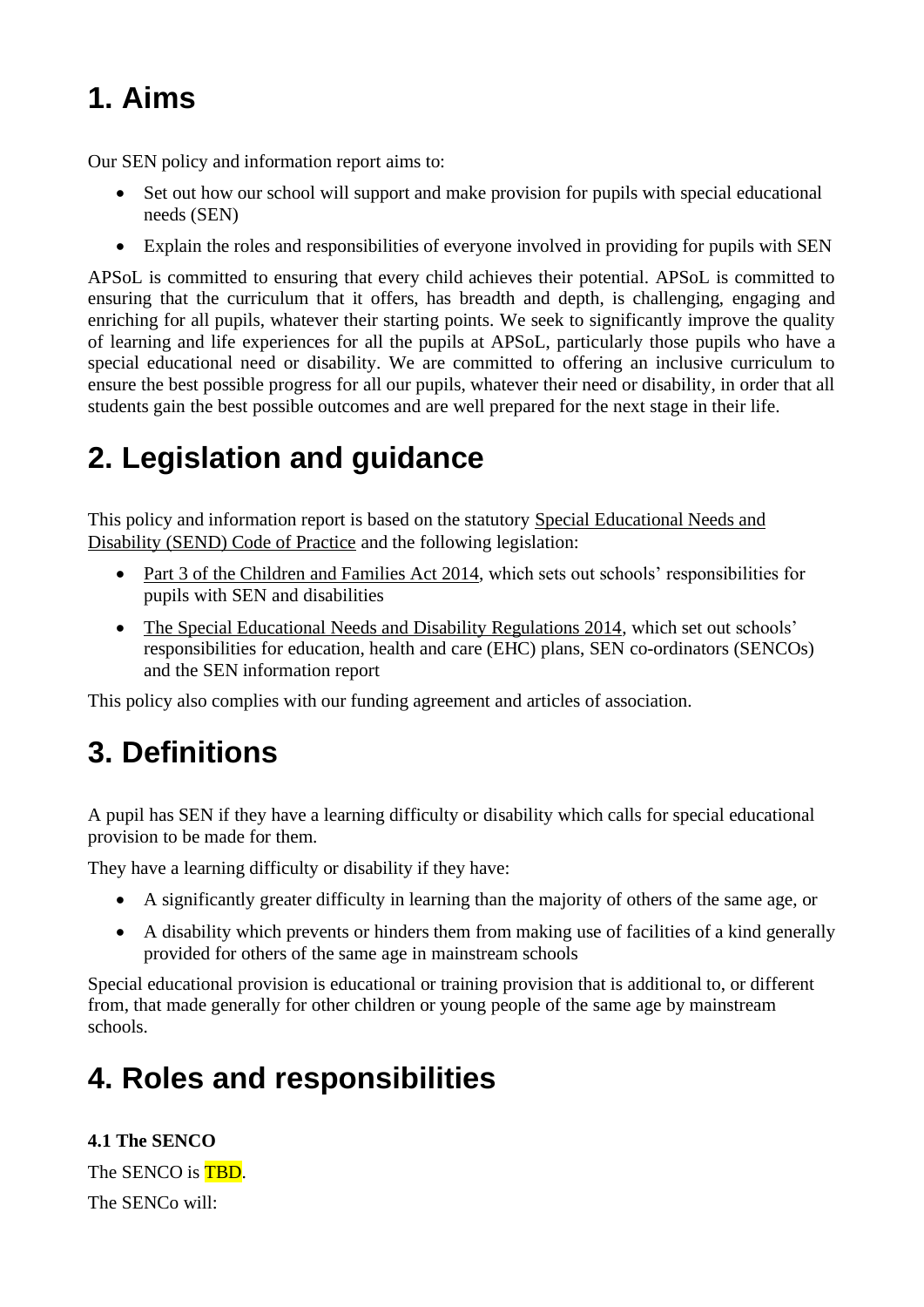- Work with the Principal, Marta Correia, and SEN governor, Emily Bere, as a member of the senior leadership team, to determine the strategic development of the SEN policy and provision in the school
- Have day-to-day responsibility for the operation of this SEN policy and the co-ordination of specific provision made to support individual pupils with SEN, including those who have EHC plans. This will include making application for additional funding and support through various channels including application for EHCPs.
- Provide professional guidance to colleagues and work with staff, parents, and other agencies to ensure that pupils with SEN receive appropriate support and high quality teaching
- Ensure all staff have up to date knowledge of SEN good practice through a regular schedule of training in response to the needs of the pupils on roll
- Advise on the graduated approach to providing SEN support
- Advise on the deployment of the school's delegated budget and other resources to meet pupils' needs effectively
- Be the point of contact for external agencies, especially the local authority and its support services
- Liaise with potential next providers of education to ensure pupils and their parents are informed about options and a smooth transition is planned
- Work with the headteacher and governing board to ensure that the school meets its responsibilities under the Equality Act 2010 with regard to reasonable adjustments and access arrangements
- Ensure the school keeps the records of all pupils with SEN up to date.
- Monitor and evaluate data for children with SEN in order to inform strategic development of the provision within the school. Create an annual SEND report for governors
- Line management of LSAs (Learning support assistants)

### **4.2 The SEN governor**

The SEN governor will:

- Help to raise awareness of SEN issues at governing board meetings
- Monitor the quality and effectiveness of SEN and disability provision within the school, through termly meetings with the Principal and SENCo, and update the governing board on this
- Work with the Principal and SENCO to determine the strategic development of the SEN policy and provision in the school

### **4.3 The Principal**

The Principal will:

- Work with the SENCO and SEN governor to determine the strategic development of the SEN policy and provision in the school
- Have overall responsibility for the provision and progress of learners with SEN and/or a disability

#### **4.4 Class teachers**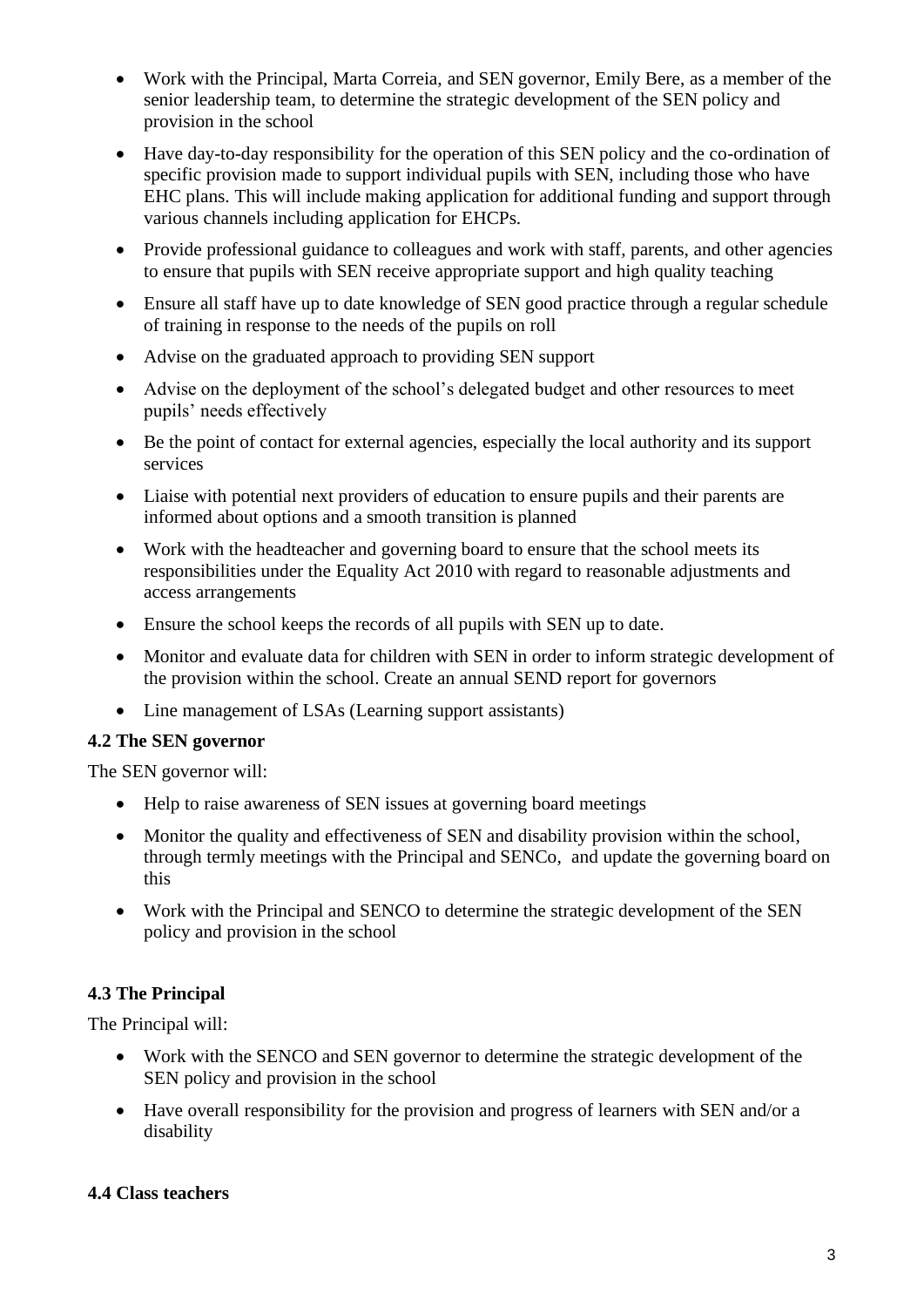Each class teacher is responsible for:

- The progress and development of every pupil in their class
- Working closely with any teaching assistants or specialist staff to plan and assess the impact of support and interventions and how they can be linked to classroom teaching
- Working with the SENCO to review each pupil's termly progress and development and decide on any changes to provision
- Implementing individualised provision, with direction from the SENCO, as outlined in individual EHC plans.
- Ensuring they follow this SEN policy

# **5. Identification, screening and assessment**

# **5.1 The kinds of SEN that are provided for**

Our school currently provides additional and/or different provision for a range of needs, including:

- Communication and interaction, for example, autistic spectrum disorder, Asperger's Syndrome, speech and language difficulties
- Cognition and learning, for example, dyslexia, dyspraxia,
- Social, emotional and mental health difficulties, for example, attention deficit hyperactivity disorder (ADHD),
- Sensory and/or physical needs, for example, visual impairments, hearing impairments, processing difficulties, epilepsy

# **5.2. Initial assessments**

Sencos will use initial observational data, assessment data, intervention data in order to decide when to refer to the LA for formal assessment.

# **5.3 External assessments**

Screening tests for learning difficulties/SEND may be carried out through local authority and NHS practitioners,and following an agreed assess-plan-do-review cycle in liaison with teachers and communication with parents. We recognise that such screenings/assessments should not be regarded as a single event, but as a continuing process.

# **5.4 Outcome of assessments**

If the outcome of a test (e.g Dyslexia, ASD, ADHD) or any other circumstances gives us reason to think that a pupil may have a learning difficulty/SEND, we will report and consult with parents/carers as necessary and make recommendations.

# **5.5 Communication with parents**

We will have an early discussion with the pupil and their parents when identifying whether they need special educational provision. These conversations will make sure that:

- Everyone develops a good understanding of the pupil's areas of strength and difficulty
- We take into account the parents' concerns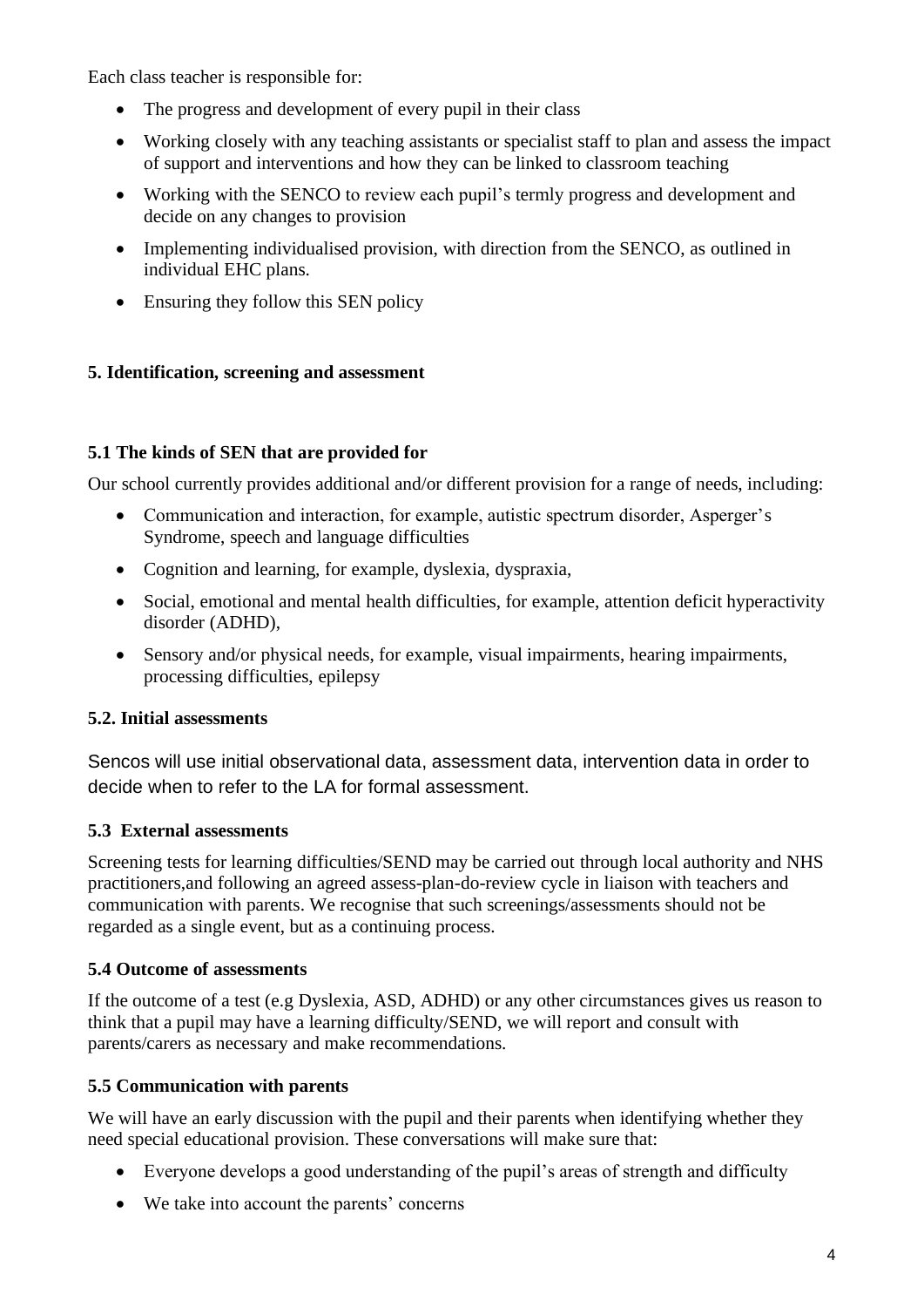- Everyone understands the agreed outcomes sought for the child
- Everyone is clear on what the next steps are

Notes of these early discussions will be added to the pupil's record and given to their parents.

We will formally notify parents when it is decided that a pupil will receive SEN support.

Children on the SEN register will have regular opportunities to communicate with the SENCo and the class teacher in order to ensure understanding of their individualised SEN plan and targets.

# **5.5 Communication with teachers**

We will ensure that teachers are given any necessary information about a child's learning difficulties/SEND and that teaching practices are appropriate. The SENCO/ Principal will liaise with teachers regarding the individual progress of SEN pupils at regular pupil progress meetings through an "Assess-Plan-Do-Review" cycle.

# **6. Provision**

# **6.1 Pupils known to have SEND**

If a pupil is known to have SEND when they arrive at the school, the Headteacher, SENCO, literacy and numeracy coordinators, departmental and pastoral colleagues should:

- Use information from the pupil's previous school to provide starting points for the development of an appropriate curriculum for the student.
- Identify and focus attention on the pupil's skills and highlight areas for early action to support the pupil within the class.
- Ensure that ongoing observation and assessment provide regular feedback to all teachers and parents about the pupil's achievements and experiences, and that the outcomes of such assessment form the basis for planning the next steps of the pupil's learning.
- Ensure that appropriate informal opportunities for the pupil to show what they know, understand and can do, are maximised through the pastoral programme.
- Involve the pupil in planning and agreeing targets to meet their needs.
- Involve parents in developing and implementing a joint learning approach at home and in school.

# **6.2 Graduated approach**

Assessing and reviewing pupils' progress towards outcomes

We will follow the graduated approach and the four-part cycle of **assess, plan, do, review**.

The class or subject teacher will work with the SENCO to carry out a clear analysis of the pupil's needs. This will draw on:

- The teacher's assessment and experience of the pupil
- Their previous progress and attainment and behaviour
- Other teachers' assessments, where relevant
- The individual's development in comparison to their peers and national data
- The views and experience of parents
- The pupil's own views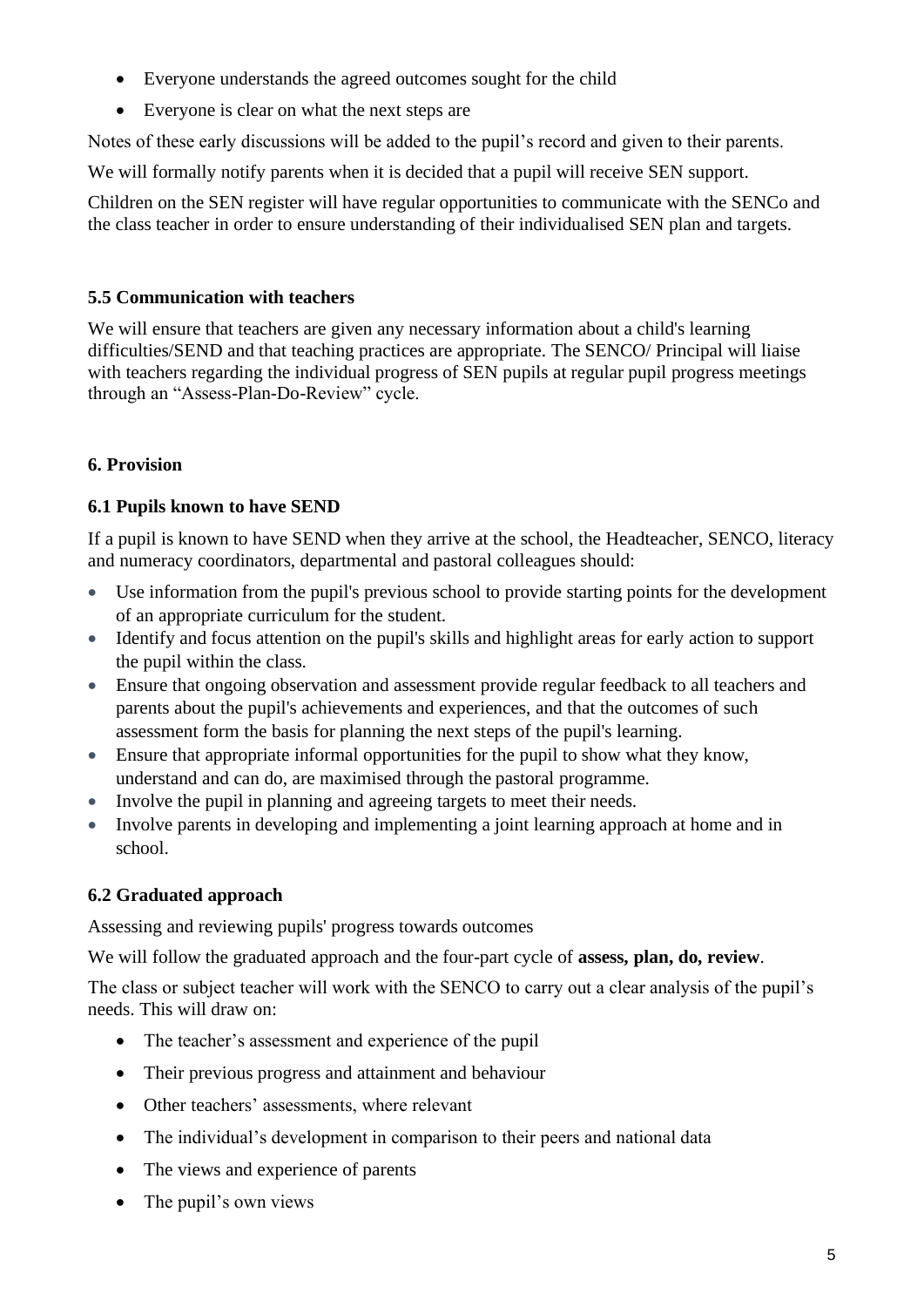• Advice from external support services, if relevant

The assessment will be reviewed regularly.

- The Code recommends a four-part cycle through which earlier decisions and actions are revisited, refined and revised with a growing understanding of the pupil's needs and of what supports the pupil in making good progress and securing good outcomes. The school's approach is explained in the diagram (Fig. 1) and table below. However, each case will be considered on an individual basis and where necessary action taken outside of this approach.
- All teachers and support staff who work with the pupil will be made aware of their needs, the outcomes sought, the support provided, and any teaching strategies or approaches that are required. We will regularly review the effectiveness of the support and interventions and their impact on the pupil's progress.
	- 1. Universal support : **High-quality teaching and learning & culture and ethos**
	- 2. Additional support: **Targeted Support**
	- 3. Substantial support: **Multi-agency support**
	- 4. Individualised support: **EHCP/ EHCP Assessment**

| <b>Stage of provision</b> | <b>Action involved</b>                                                                                                                                                                                                                                                                                                                                                                                             |
|---------------------------|--------------------------------------------------------------------------------------------------------------------------------------------------------------------------------------------------------------------------------------------------------------------------------------------------------------------------------------------------------------------------------------------------------------------|
| <b>Assess</b>             | In identifying a pupil as needing SEND support, the class or subject<br>teacher, working with the SENCO, should carry out a clear analysis of<br>the pupil's needs.                                                                                                                                                                                                                                                |
| Plan                      | The teacher and SENCO should agree in consultation with the parent<br>and the pupil the adjustments, interventions and support to be put in<br>place, as well as the expected impact on progress, development or<br>behaviour, along with a clear date of review.<br>Individual Education Plans will be put in place and a clear date for<br>review agreed.                                                        |
| D <sub>0</sub>            | The class or subject teacher will remain responsible for working with<br>the pupil. The SENCO will support the main class or subject teacher in<br>the further assessment of the pupil's particular strengths and<br>weaknesses, in problem solving and advising on the effective<br>implementation of support.                                                                                                    |
| <b>Review</b>             | The effectiveness of the support and interventions and their impact on<br>the pupil's progress will be reviewed in line with the agreed date.<br>The impact and quality of the support and interventions will be<br>evaluated, along with the views of the pupil and their parents.<br>The support will be revised in light of the pupil's progress and<br>development in consultation with the pupil and parents. |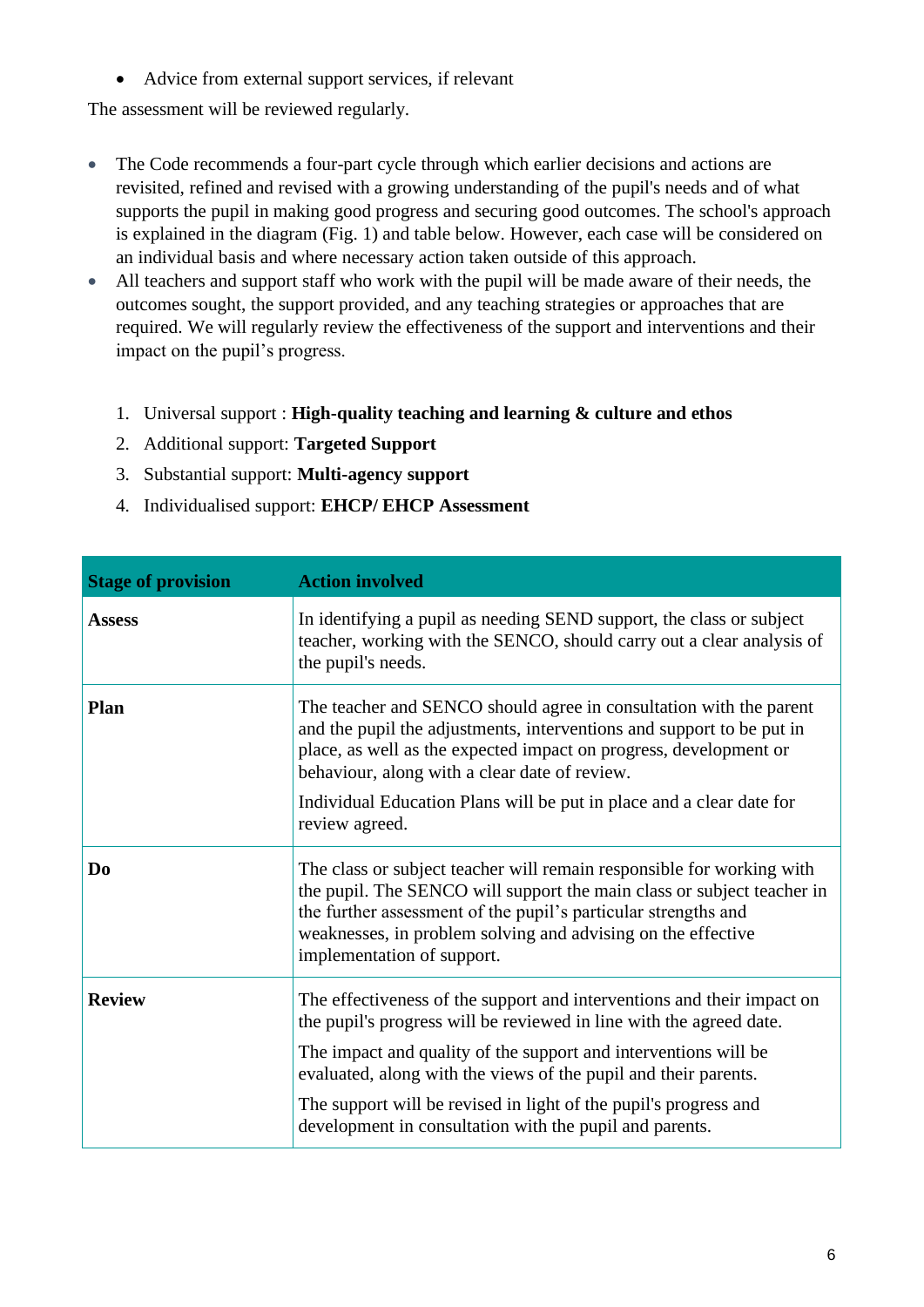| <b>Stage of provision</b>                                 | <b>Action involved</b>                                                                                                                                                                                                                                      |
|-----------------------------------------------------------|-------------------------------------------------------------------------------------------------------------------------------------------------------------------------------------------------------------------------------------------------------------|
| <b>Involving specialists</b>                              | Where a pupil continues to make less than expected progress, despite<br>evidence-based support and interventions, the school will consider<br>involving specialists after discussing the matter with the pupil's parents.                                   |
|                                                           | If no progress is being made, a request for an Education, Health and<br>Care Needs assessment can made to the Local Authority by the<br>Headteacher/parents/ services such as Educational Psychologist/Speech<br>and Language Therapy/Occupational Therapy. |
|                                                           | LA meets and reviews advice and reports from professionals.                                                                                                                                                                                                 |
|                                                           | EHC assessments will apply to very few pupils.                                                                                                                                                                                                              |
| <b>Education, Health and</b><br><b>Care Plans (EHCPs)</b> | LA issues EHCPs based on evidence provided by above agencies.<br>Individual Education Plans and reviews of IEPs.<br>Annual review of the EHCP.                                                                                                              |

# **6.3 Adaptations to the curriculum and learning environment**

We make the following adaptations to ensure all pupils' needs are met:

- Differentiating our curriculum to ensure all pupils are able to access it, for example, by grouping, 1:1 work, teaching style, content of the lesson, etc.
- Adapting our resources and staffing
- Using recommended aids, such as laptops, coloured overlays, visual timetables, larger font, etc.
- Differentiating our teaching, for example, giving longer processing times, pre-teaching of key vocabulary, reading instructions aloud, etc.
- Consideration to adapting the environment- accommodating children with limited mobility, consideration to quiet areas or areas for calming / managing sensory needs.

### **7. Education Health and Care Assessments and Education Health Care Plans (EHCPs)**

#### **7.1 Education Health and Care Assessments (assessment)**

The school (as well as the parents) can ask the LA to arrange an assessment of the pupil. The school will always consult with parents before exercising this right. If the LA refuses to make an assessment, the parents (but not the school) have a right of appeal to the First-tier Tribunal (Special Educational Needs and Disability).

#### **7.2 Provision under the Education Health Care Plan**

Where a prospective pupil has an EHCP, we will consult the parents and, where appropriate, the LA to ensure that the provision specified in the EHCP can be delivered by the school. We will cooperate with the LA to ensure that annual reviews of EHCP are carried out as required.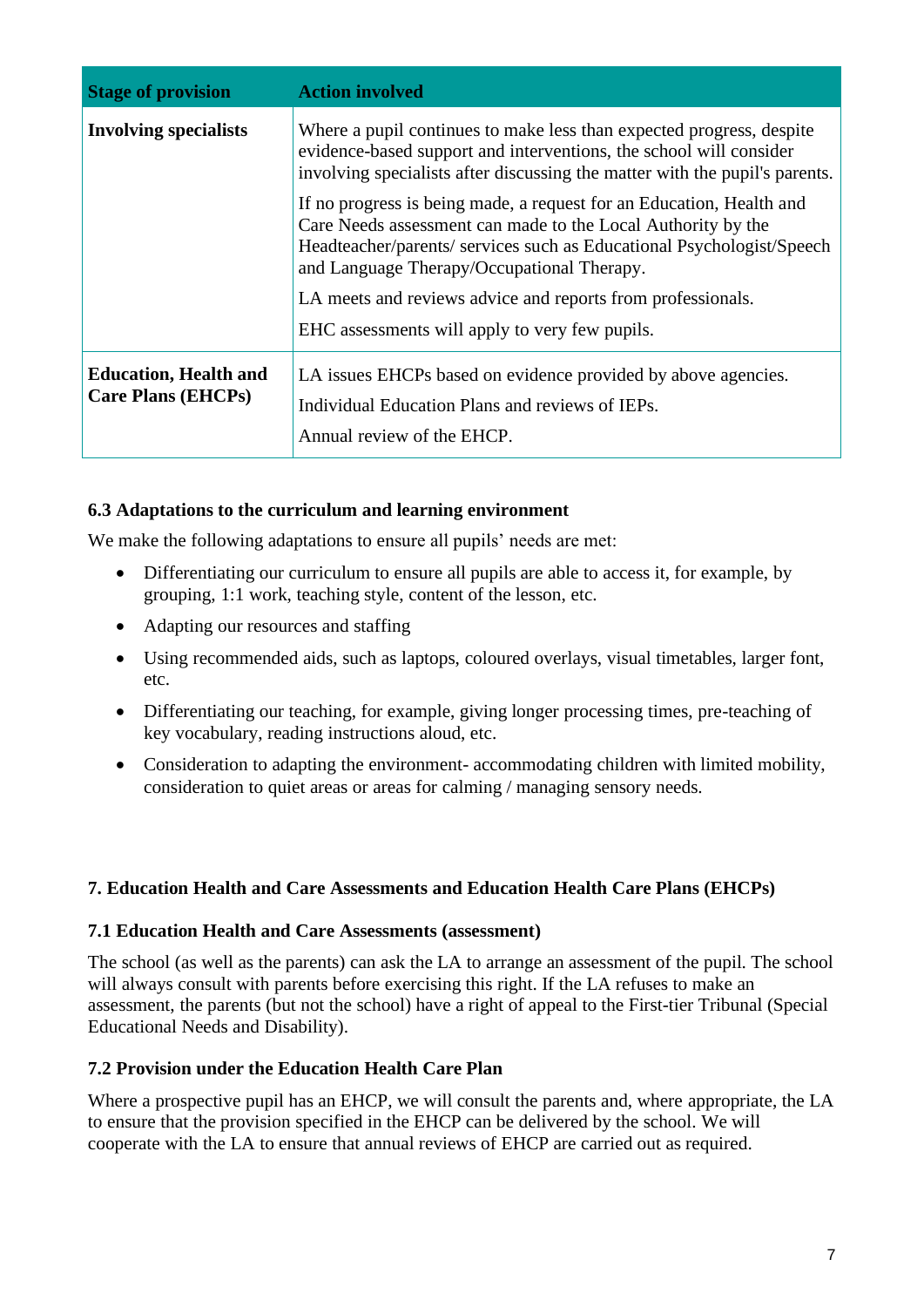### **8. Welfare and examinations**

# **8.1 Welfare needs**

The school recognises that pupils with Special Educational Needs or learning difficulties may be at risk of being bullied. The school has an Anti-Bullying Policy which makes it clear that bullying behaviour of any kind is not acceptable and will be taken very seriously. Children with SEN are also more vulnerable to abuse outside of the home- this will be covered in our safeguarding policy

# **8.2 Concerns and complaints**

We need to know immediately if your child's progress or behaviour causes you concern so that we can devise and agree a strategy with you and carry it out. We aim to resolve all complaints informally, but parents who have a complaint about SEND provision should refer to the school's complaints procedure.

# **8.3 Examinations**

Pupils who have been diagnosed as having a learning difficulty/SEND may be eligible to apply for Access Arrangements to complete internal examinations and public examinations. Parents are asked to liaise with your child's class teacher or the SENCO in good time with respect to this.

# **9. Record keeping**

# **9.1 Records of SEND support**

If the parents and the school decide that a pupil should receive additional support, apply for an assessment or an Education Health and Care Plan, the school will work with the parents and other agencies as appropriate in order to employ strategies to assist progress.

Schools are required to keep clear records of a pupil's SEND, the provision put in place for them and the difference that support will make. This record will include:

- The short-term targets set for or by the pupil
- The teaching strategies to be used
- The provision to be put in place
- When the plan is to be reviewed
- Success and/or exit criteria
- Outcomes

Progress will be reviewed at least termly with the class teacher and parents, with support from the SENCO. Where a pupil is receiving SEND support, the school will talk to parents regularly to set clear outcomes and review progress towards them, discuss the activities and support that will help achieve them, and identify the responsibilities of the parent, the pupil and the school.

The SENCO has responsibility for ensuring that records are properly kept and available as needed.

External assessments, EHCP plans and reviews can be uploaded on to the child's CPOMS file under SEN.

# **9.2 Records from previous schools**

Primary schools are required to transfer records to secondary schools for all pupils within 15 school days of pupils ceasing to be registered at the school. The School will make full use of this information in determining the provision for pupils with learning difficulties or SEND.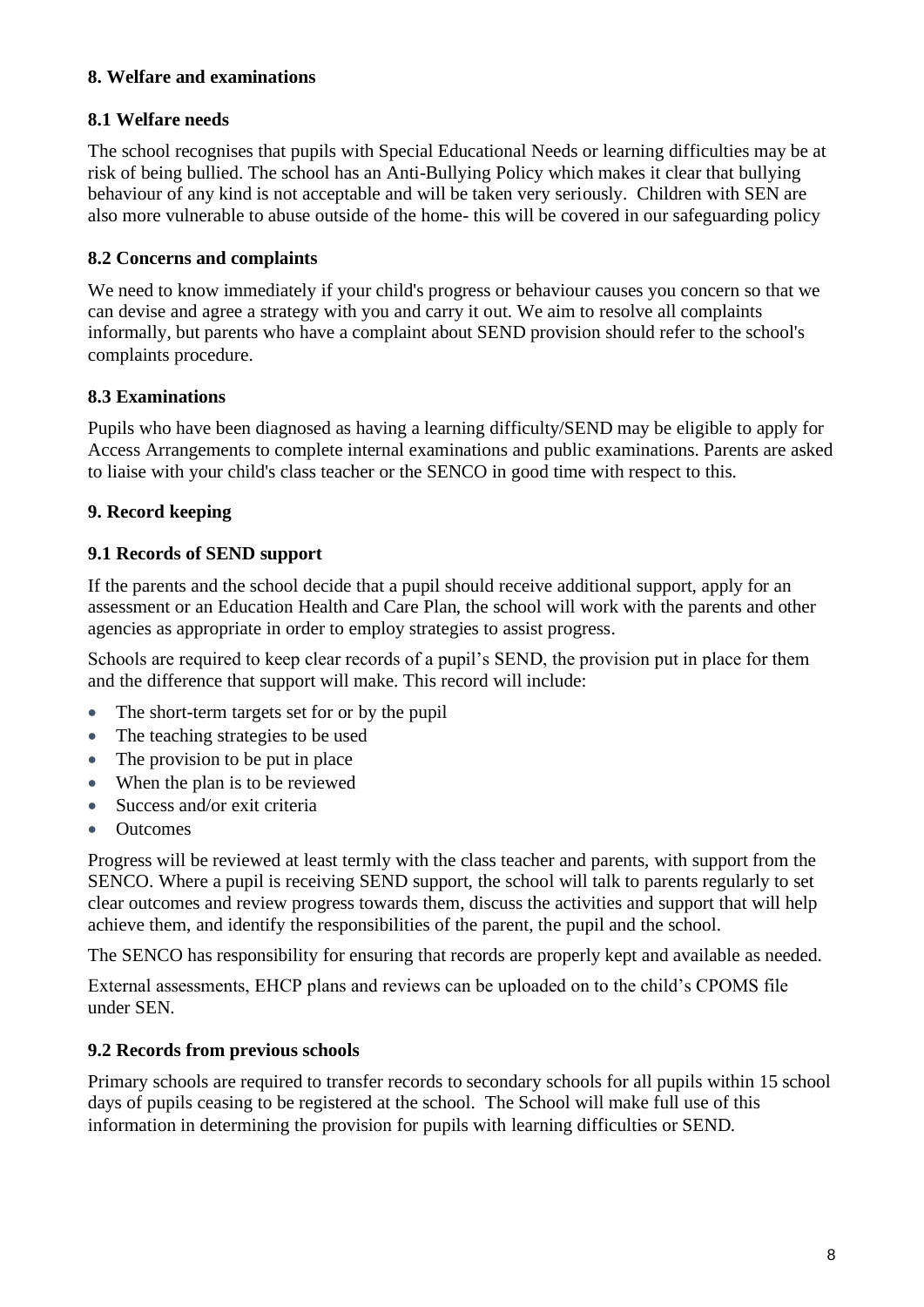### **10. Monitoring, evaluation and review**

APSoL will, on at least an annual basis, consider and report to parents on the effectiveness of the school's work on behalf of children with SEND and may wish to consult support services used by the school, other schools and parents. Yearly SEND report to governors. Regular and specific SEND training for all staff based on the needs of the children at APSoL.

### **11. Links with other policies and documents**

This policy links to our other policies including:

• Accessibility Plan

.

- Child Protection and Safeguarding Policy
- SEND information report
- Administration of Medicines Policy
- Equality Policy
- School Behaviour Policy

Wandsworth Council SEND Local Offer

Please follow this link to access the local authority's local offer for children with SEND:

<https://thrive.wandsworth.gov.uk/kb5/wandsworth/fsd/localoffer.page?familychannel=2>

Here, you will be able to find information about SEND support in the following areas:



# **Wandsworth's SEND local offer Map**



**This new map shows many of the activities and support services that make up Wandsworth's SEND local offer for 0-25 year olds with special educational needs or disabilities (SENDs) and their families.**